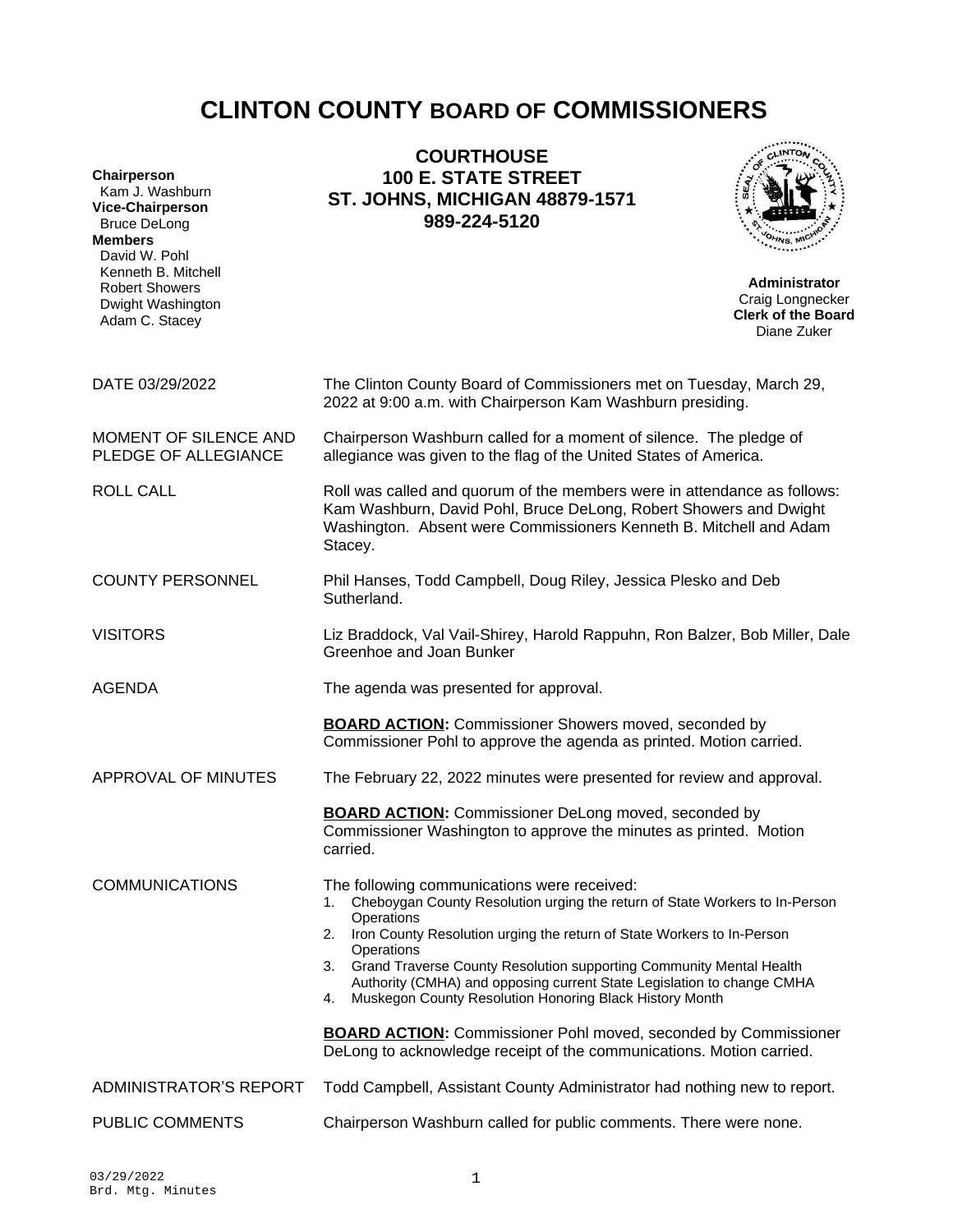MID-MICHIGAN DISTRICT HEALTH DEPARTMENT UPDATE

Liz Braddock, Mid-Michigan District Health Officer provided the following update:

- COVID cases have fallen to 44 cases in the last 7 days, which is down from 64 cases the week before; this is good news and hoping things don't change following spring break.
- Food Safety Classes for food managers have resumed and are set for May, July and December here in Clinton County; classes are typically full; additional classes will be offered if there is a demand.
- Septic System Installers Class is typically offered every 2 years and is being held in Montcalm, Gratiot and Clinton Counties; a total of three classes are offered with one class in each MMDHD county.
- State accreditation of the programs offered by the MMDHD every 3 years; this was paused in 2020 but is expected to move forward again in 2024.
- Childhood Lead Program Public health nurses are prepared to begin working on the program; hope there will be some funding to assist with this program.
- Condemnation of the Rotunda Trailer Park MMDHD Environmental Health has notified residents that assistance is being offered if needed.

Brief discussion followed amongst the Commissioners and Ms. Braddock regarding:

- $\bullet$  COVID cases, current hospitalizations,  $4<sup>th</sup>$  boosters and the development of a vaccine that would cover individuals with a single vaccine.
- Discussion took place regarding the PFAS in the surface water at the airport.
- The class offered to Septic System Installers is for those who want to be licensed installers and is not designed for the general public, however MMDHD has partnered with the Conservation District, as well as MSU Extension to provide educational information to the general public regarding septic systems.
- MMDHD will begin beach monitoring at the lakes beginning the end of May, which will include testing and detection of agal blooms.

Members expressed their appreciation to Ms. Braddock for gathering and sharing these updates on a monthly basis.

PC-02-22 SLU SPECIAL LAND USE PERMIT CORALEEN PEELE BINGHAM TOWNSHIP SECTION 6 POSTPONED TO APRIL 26, 2022 BOARD MEETING

ZONING **Doug Riley, Community Development Director presented the following zoning** matters:

> PC-02-22 SLU Application for Special Land Use Permit Amendment submitted by Coraleen Peele to amend her existing farmer's market Special Land Use to add periodic events such as weddings on the property between May-October each year with no more than 2 events per month at 2806 North Airport Road, Section 6 of Bingham Township. (Parcel ID#: 030-006-200-015- 00)

**BOARD ACTION:** Commissioner Showers moved, seconded by Commissioner DeLong to postpone this matter until the April 26, 2022 Board meeting, due to the lack of full board membership at the meeting to consider this application. Voting on the motion by roll call vote, those voting aye were DeLong, Washington, Showers, Pohl and Washburn. Five ayes, zero nays, two absent. Motion carried.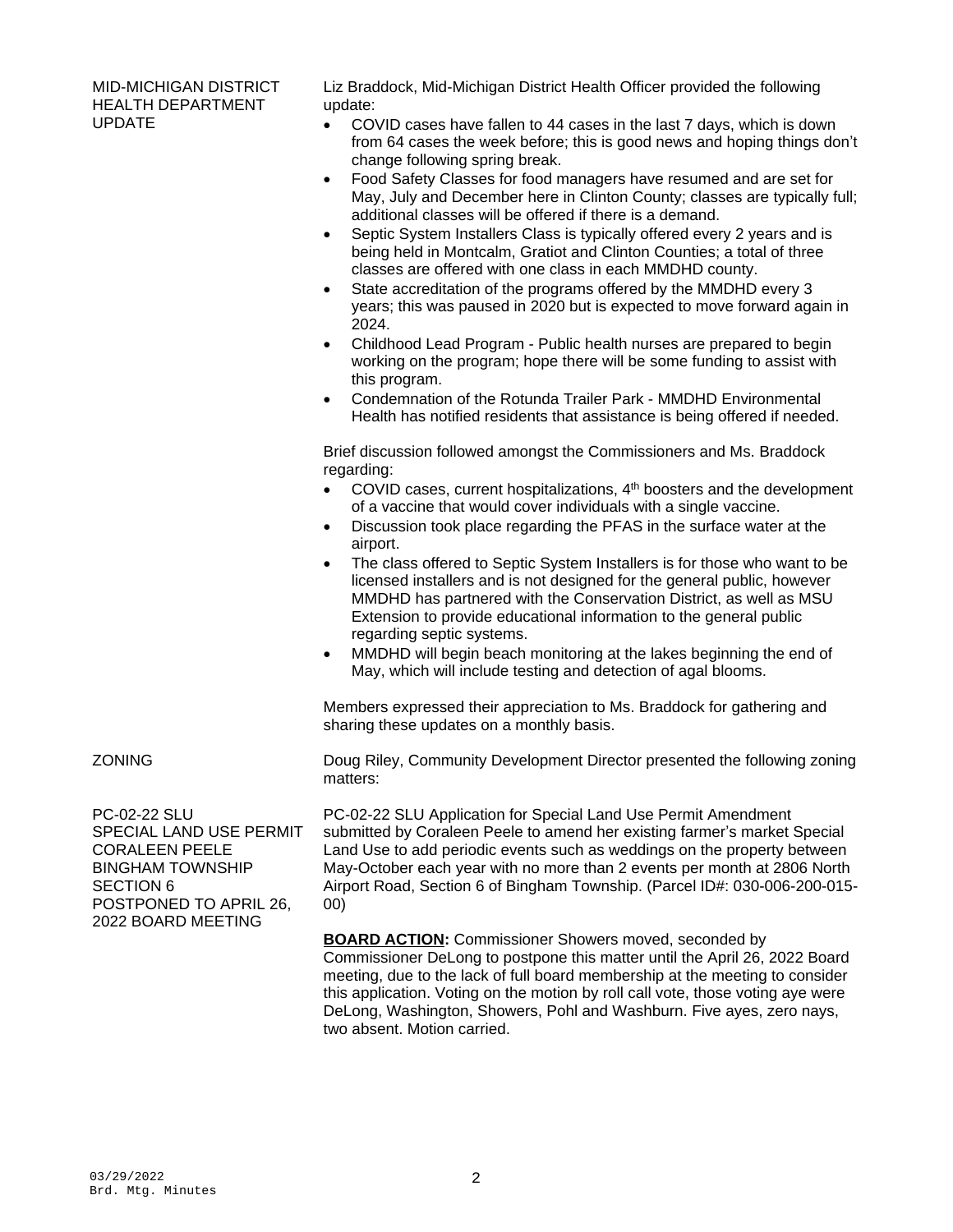PC-05-22 MA (OR 176-22) CHANGE OF ZONE/MAP AMENDMENT AM MILLER TRUCKING LLC A-2 GENERAL AGRICULTURE TO MR MINERAL RESOURCES EXTRACTION DISTRICT WESTPHALIA TOWNSHIP SECTION 31

PC-06-22 MA (OR 177-21) CHANGE OF ZONE/MAP AMENDMENT DALE GREENHOE OVID TOWNSHIP SECTION 12

PC-09-22 SLU SPECIAL LAND USE PERMIT LARGE ANIMAL VETERINARY CLINIC CICERO INC RUSSELL SEIFFERLEIN GREENBUSH TOWNSHIP SECTION 34

PC-05-22 MA (OR 176-22) Petition for Change of Zone/Map Amendment submitted by AM Miller Trucking, LLC in conjunction with the property owner, Daniel May to rezone approximately 20.3 acres from A-2 (General Agriculture) to MR (Mineral Resource Extraction District) on West Cutler Road, Section 31 of Westphalia Township. The property is adjacent to the existing "Carpenter Pit" on the north side of West Cutler Road and west of South Jones Road. (Parcel ID#: 160-031-400-005-50)

Chairperson Washburn called for comments and/or questions. There were none.

**BOARD ACTION:** Commissioner Pohl moved, seconded by Commissioner Showers to concur with the recommendation of the Planning Commission to approve the Change of Zone/Map Amendment submitted by AM Miller Trucking, LLC. Voting on the motion by roll call vote, those voting aye were Pohl, Showers, DeLong, Washington and Washburn. Five ayes, zero nays, two absent. Motion carried.

PC-06-22 MA (OR 177-21) Petition for Change of Zone/Map Amendment submitted by Dale Greenhoe to rezone three (3) parcels totaling approximately 3.66 acres from A-2 (General Agriculture) to R-1 (Single Family Residential District) on the northeast corner of North Hollister Road and West High Street, Section 12 of Ovid Township. (Parcel ID#'s: 120-012- 200-020-00, 120-012-200-021-00, 120-012-200-022-00) Director Riley, noted that the next step would be for the applicant to seek a Special Land Use permit where the public could express any concerns they may have.

Dale Greenhoe, applicant was present at the meeting and available for questions. Chairperson Washburn discussed the next step of applying for a Special Land Use permit with the applicant and other items related to the development of this property.

**BOARD ACTION:** Commissioner Pohl moved, seconded by Commissioner DeLong to concur with the recommendation of the Planning Commission to approve the Change of Zone/Map Amendment submitted by Dale Greenhoe. Voting on the motion by roll call vote, those voting aye were Pohl, DeLong, Showers, Washington and Washburn. Five ayes, zero nays, two absent. Motion carried.

PC-09-22 SLU Application for Special Land Use Permit for a Large Animal Veterinary Clinic submitted by Cicero Inc. on behalf of Russell Seifferlein at 3530 North Scott Road, Section 34 of Greenbush Township. (Parcel ID#: 090-034-200-025-00)

Chairperson Washburn called for comments and/or questions.

**BOARD ACTION:** Commissioner DeLong moved, seconded by Commissioner Washington to concur with the recommendation of the Planning Commission to approve the Special Land Use Permit submitted by Cicero Inc. on behalf of Russell Seifferlein. Voting on the motion by roll call vote, those voting aye were Washington, Showers, DeLong, Pohl and Washburn. Five ayes, zero nays, two absent. Motion carried.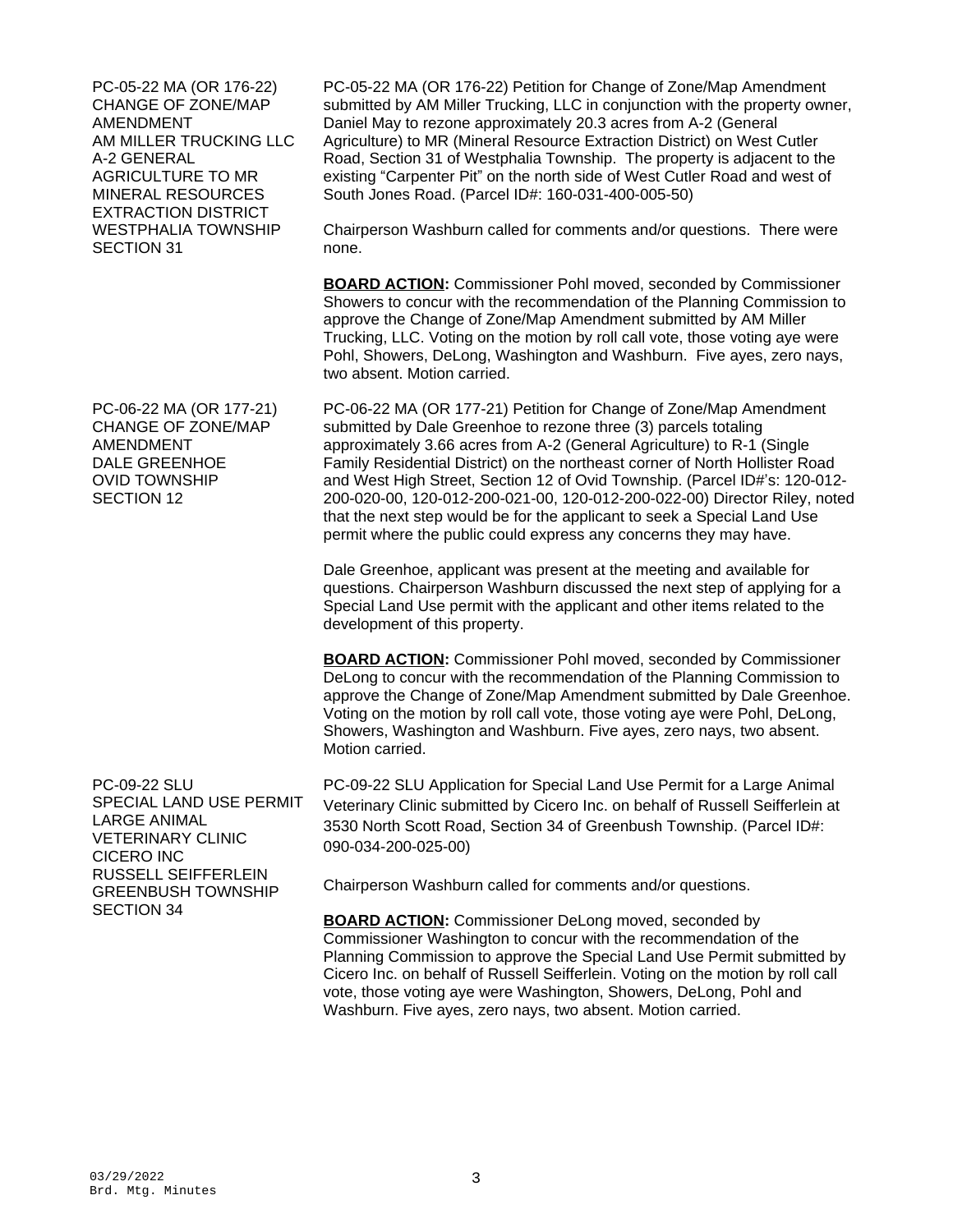| DRAFT COMPREHENSIVE<br>PLAN                                     | Draft Comprehensive Plan - Planning Commission moved to forward the<br>Draft Comprehensive Plan Update to the Board of County Commissioners<br>with a recommendation to authorize its distribution and the beginning of the<br>required 63-day review period.                                                                                                                                                                                |                                                                                                                      |  |
|-----------------------------------------------------------------|----------------------------------------------------------------------------------------------------------------------------------------------------------------------------------------------------------------------------------------------------------------------------------------------------------------------------------------------------------------------------------------------------------------------------------------------|----------------------------------------------------------------------------------------------------------------------|--|
|                                                                 | <b>BOARD ACTION:</b> Commissioner Showers moved, seconded by<br>Commissioner DeLong to concur with the recommendation of the Planning<br>Commission to authorize distribution of the Draft Comprehensive Plan<br>Update for a period of 63-days for review. Voting on the motion by roll call<br>vote, those voting aye were Washington, Showers, Pohl, DeLong and<br>Washburn. Five ayes, zero nays, two absent. Motion carried.            |                                                                                                                      |  |
| <b>DRAIN OFFICE</b><br><b>ANNUAL REPORT</b>                     | Phil Hanses, Drain Commissioner presented the 2021 Drain Office Annual<br>report. Discussion followed among the members the Drain Commissioner<br>Hanses.                                                                                                                                                                                                                                                                                    |                                                                                                                      |  |
|                                                                 | <b>BOARD ACTION:</b> Commissioner DeLong moved, seconded by<br>Commissioner Pohl to accept the report and place on file. Motion carried.                                                                                                                                                                                                                                                                                                     |                                                                                                                      |  |
| APPROVAL OF<br><b>COMMISSIONERS'</b><br><b>EXPENSE ACCOUNTS</b> | Commissioners' expense accounts were presented for review and approval.                                                                                                                                                                                                                                                                                                                                                                      |                                                                                                                      |  |
|                                                                 | <b>BOARD ACTION:</b> Commissioner Pohl moved, seconded by Commissioner<br>Showers to approve the expense accounts, subject to review by the Chair<br>and Clerk. Motion carried.                                                                                                                                                                                                                                                              |                                                                                                                      |  |
| <b>COMMITTEE REPORTS</b>                                        | The following are reports of Committee meetings:                                                                                                                                                                                                                                                                                                                                                                                             |                                                                                                                      |  |
| <b>WAYS AND MEANS</b><br><b>COMMITTEE MEETING</b>               | Commissioner Pohl reported on the Ways and Means Committee held March<br>17, 2022.                                                                                                                                                                                                                                                                                                                                                           |                                                                                                                      |  |
| <b>ATTENDANCE AT</b><br><b>COMMITTEE MEETING</b>                | <b>Members Present</b><br>Adam Stacey, W&M Committee Chairperson<br>David Pohl<br>Dwight Washington<br><b>Bruce DeLong</b><br>Ken Mitchell<br><b>Robert Showers</b><br>Kam Washburn, Ex-Officio Member                                                                                                                                                                                                                                       | <b>Staff Present</b><br>Craig Longnecker<br><b>Todd Campbell</b><br><b>Cindy Moser</b><br>Penny Goerge<br>Rob Wooten |  |
|                                                                 | <b>Others Present</b><br>Marty Ruiter, Hobbs+Black<br>Adam Smiddy, Guidehouse<br>Kari Dickenson<br>Richard Laing, Stellar Broadband<br>Bill Knapp, Stellar Broadband                                                                                                                                                                                                                                                                         |                                                                                                                      |  |
| CALL TO ORDER/APPROVAL<br>OF AGENDA                             | 1. Ways and Means Committee Chairperson Stacey called the meeting to<br>order at 9:00 a.m.                                                                                                                                                                                                                                                                                                                                                   |                                                                                                                      |  |
|                                                                 | <b>COMMITTEE ACTION:</b> Commissioner Showers moved, seconded by<br>Commissioner Pohl, to approve the agenda. Motion carried.                                                                                                                                                                                                                                                                                                                |                                                                                                                      |  |
| <b>PUBLIC COMMENTS</b>                                          | 2. Ways and Means Committee Chairperson Stacey requested limited<br>public comments.<br>Kari Dickenson introduced herself as a real estate agent in the area<br>and expressed her appreciation to the Board for exploring<br>opportunities to help facilitate access to quality affordable broadband<br>service; she stated that the quality of internet service has become the<br>number one priority for potential homebuyers in the area. |                                                                                                                      |  |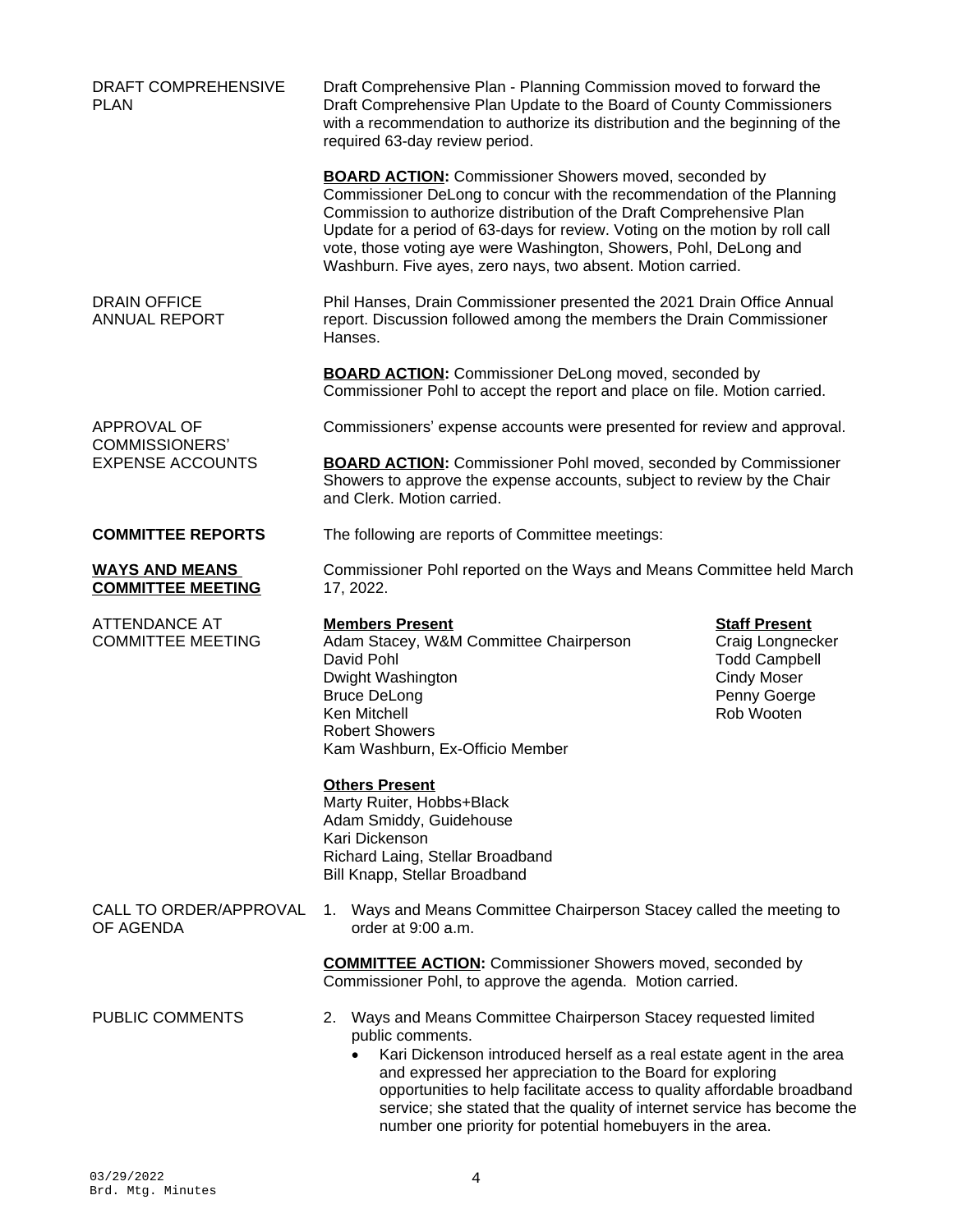### PUBLIC SAFETY FACILITY STUDY UPDATE

- 3. Ways and Means Committee Chairperson Stacey introduced Rob Wooten, Deputy Director of Facility and Fleet Services, and Marty Ruiter from Hobbs+Black to provide an update regarding the Public Safety Facility Study.
	- Over the last few months, County Staff has worked closely with Hobbs+Black Architects, in collaboration with their public safety experts, and have made significant progress on the Public Safety Facility Study.
	- The following activities have taken place since the last update:
		- o **Programming**  The project team has continued to review and revise the program space allocation at each weekly meeting. The latest version was distributed to the members.
		- o **Meeting with Chief Judge**  On January 25th, the project team met with the Chief Judge to discuss the future of existing specialty courts, potential justice reform, and other external pressures on the Courts that may impact the operations of the Sheriff's Office and Jail.
		- o **Concept Site Plan and Floorplan Development**  The project team held weekly meetings, as well as two full day workshops on February 15th, and February 24th, to further develop concept site plan and floorplan.
		- **o Site Visits**  County Staff visited the new Branch County facility and made multiple visits to the Ingham County Justice Complex currently under construction.
		- o **Next Steps**  Hobbs+Black will work with the project team to finalize the comprehensive study report.
	- Mr. Ruiter reviewed the site plans that were generated from the Clinton County jail needs study, and the members discussed the operational components of the proposed public safety facility.

No action required.

- 4. Ways and Means Committee Chairperson Stacey introduced Adam Smiddy from Guidehouse to provide an update on current ARPA projects.
	- The members received an update regarding the technical assistance portion of the Small Business Grant Program.
	- Discussion took place regarding the Treasury's new guidance and updated reporting requirements relative to the ARPA funds; the Treasury has restructured expenditure categories to better reflect the eligible use cases outlined in the final rule and as a result, the members received an updated ARPA project budget:

| Project                                                    | <b>Expenditure</b><br>Category                                  | <b>Budget</b>  | <b>Obligations</b> | <b>Expenses</b> |
|------------------------------------------------------------|-----------------------------------------------------------------|----------------|--------------------|-----------------|
| Public Health-<br><b>Negative Economic</b><br>Impact       | 3.1: Public Sector<br><b>Workforce: Payroll</b><br>and Benefits | \$3,574,240    | \$3,574,240        | \$3,574,240     |
| <b>Broadband</b><br>Infrastructure                         | 5.19 Broadband:<br>"Last Mile" Projects                         | \$3,000,000    | \$0                | \$0             |
| <b>Small Business</b><br><b>Grants Program</b>             | 2.29 Small<br><b>Business Economic</b><br>Assistance            | \$2,000,000    | \$2,000,000        | \$1,762,113     |
| <b>Restaurant License</b><br>Fee Reimbursement             | 2.35 Aid to<br>Tourism, Travel, or<br>Hospitality               | \$26,324       | \$26,324           | \$26,324        |
| Administration:<br>Guidehouse &<br><b>Broadband Survey</b> | 7.1 Administrative<br><b>Expenses</b>                           | \$325,082.53   | \$129,889          | \$129,889       |
| Revenue<br>Replacement/<br>Reserve                         | 6.1 Provision of<br>Government<br><b>Services</b>               | \$6,534,749.47 | \$0                | \$0             |
| Total                                                      |                                                                 | \$15,460,396   | \$5,730,453        | \$5,492,566     |

**COMMITTEE RECOMMENDATION:** Commissioner Showers, moved,

AMERICAN RESCUE PLAN ACT OF 2021 (ARPA) PROJECT UPDATE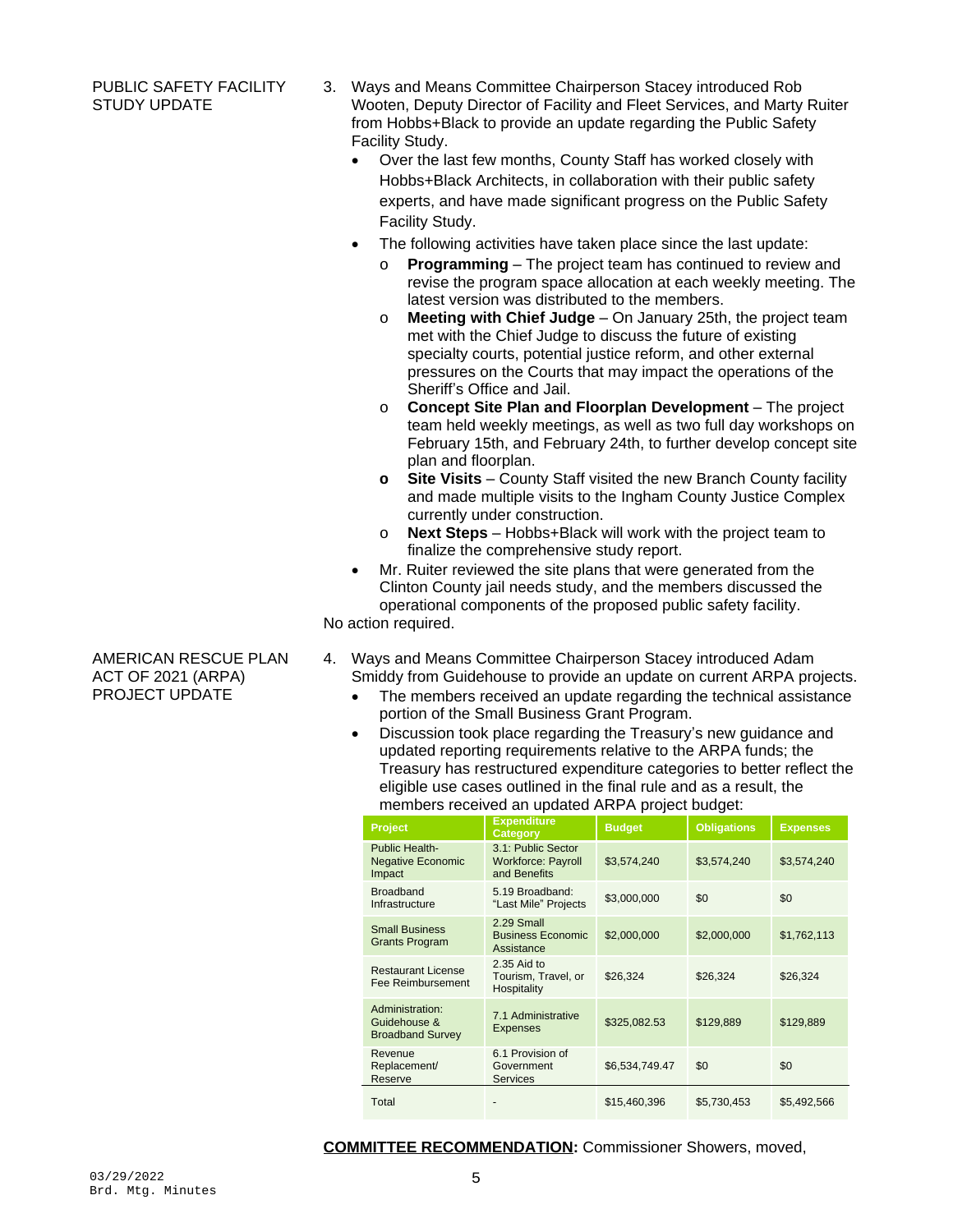seconded by Commissioner Mitchell, to recommend approving the ARPA project budget with proposed changes. Motion carried.

**BOARD ACTION:** Commissioner Pohl moved, seconded by Commissioner DeLong to concur with the committee recommendation. Motion carried.

- Discussion took place regarding broadband analysis:
	- o Administrator Longnecker reported that there was good attendance at last night's meeting with the local township officials; the purpose of the meeting was to update constituents regarding the County's broadband efforts.
	- o Mr. Smiddy provided a chart to the members outlining current fiber services to Clinton County homes:
		- $\triangleright$  Fiber to Home 7,786
		- $\triangleright$  Adequate Service (DeWitt and St. Johns) 14,902
		- $\geq$  Unserved Homes 7,040
	- o The cost to build out service to the unserved homes alone would be \$25.3 million.
	- o Mr. Smiddy discussed early opportunities and suggestions for securing fiber to facilitate builds in the upcoming years.
	- o Discussion took place regarding potential grant opportunities.
	- o Discussion took place regarding existing infrastructure and the County's engagement with internet service providers; the County will continue to work with the providers that are willing to engage with the County.
	- o Richard Laing, President and CEO of Stellar Broadband, commented on supply chain issues; he stated that the County has good partners in the area with a known track record that can assist the County with their efforts.

No action required.

- 5. Ways and Means Committee Chairperson Stacey requested Commissioners' comments.
	- The Commissioners commended Adam Smiddy from Guidehouse for doing an excellent job presenting the broadband information to our local officials.
	- Commissioner Washburn notified the members that the Capital Region International Airport has received over \$8 million in federal funding to boost its cargo ramp infrastructure; the Road Commission is already working with the Airport to plan and understand the potential need for road projects leading in and out of the airport.
	- Commissioner Showers provided an update on behalf of the Capitol Council of Governments.
	- Commissioner Washington provided an update on behalf of the Mid-Michigan District Health Department.

No action required.

COMMISSIONERS' **COMMENTS**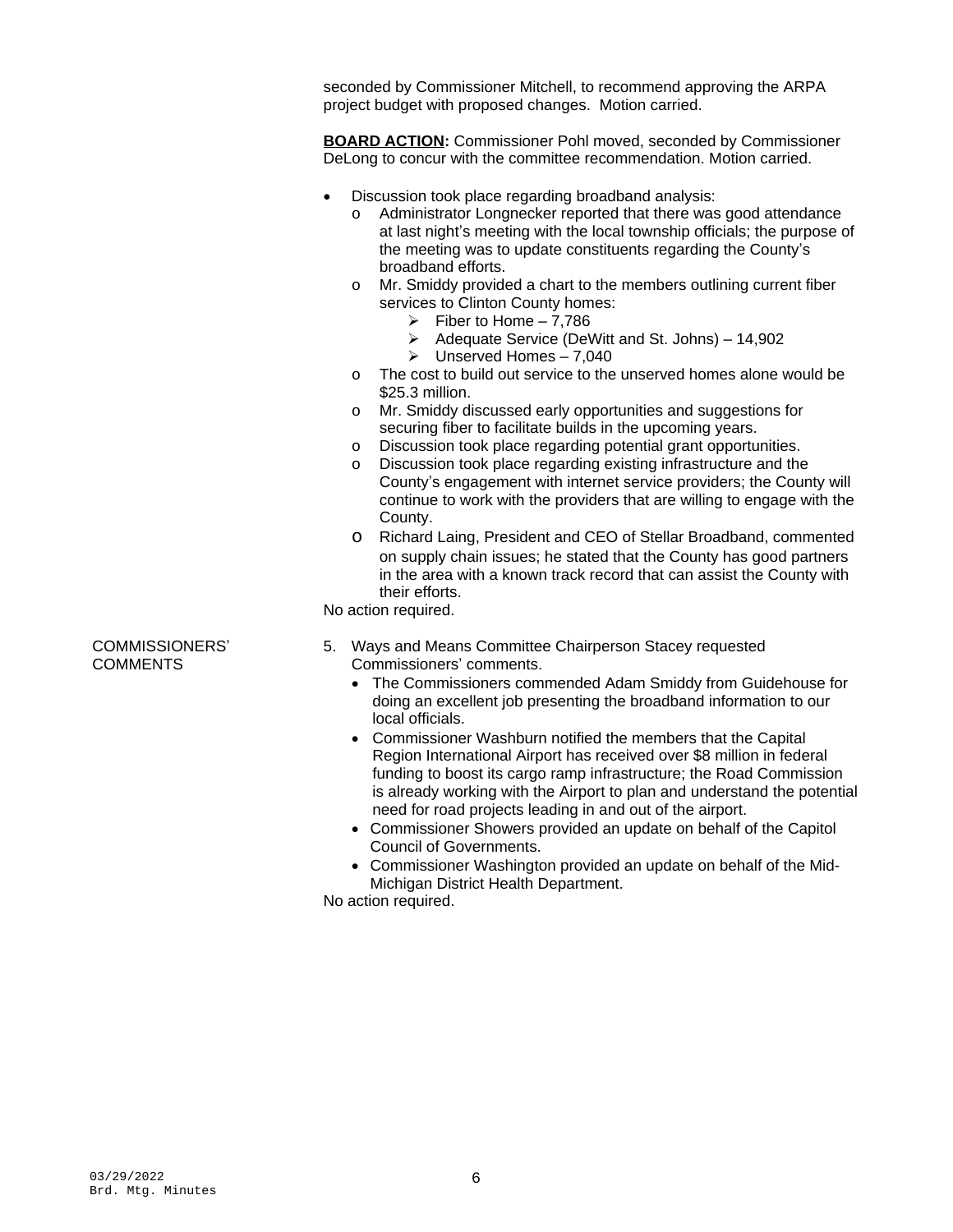ADMINISTRATOR'S REPORT 6. Ways and Means Committee Chairperson Stacey requested the report from Administrator Longnecker.

- Administrator Longnecker provided an update to the members regarding the County's participation in the national opioid settlement with J&J and the three wholesale distributor defendants Amerisource, Cardinal, and McKesson (the "Big Three"); in Michigan, 100% of the litigating governments signed onto the deal; Clinton County is estimated to receive 1.7 million over eighteen years and the first settlement payment is projected to be distributed in May 2022.
- The members were notified that the Central Dispatch project is going well, and they will be testing the tornado sirens tomorrow.
- The County has completed all the work on the Road Commission bonds which will be sold for 18 million; it was noted that the gas tax is our source of revenue for paying off the bonds.

No action required.

7. Ways and Means Committee Chairperson Stacey adjourned the meeting at 11:59 a.m.

Commissioner Pohl reported on a Ways and Means Committee meeting held March 24, 2022.

### **Members Present**

Adam Stacey, W&M Committee Chairperson David Pohl Dwight Washington Bruce DeLong Ken Mitchell Robert Showers Kam Washburn, Ex-Officio Member

### **Staff Present**

Craig Longnecker **Penny Goerge**<br>Todd Campbell **Read Contains Hart** Kate Neese Todd Campbell Doug Riley Eric Harger Tom Helms

Jessica Plesko

OF AGENDA

CALL TO ORDER/APPROVAL 1. Ways and Means Committee Chairperson Stacey called the meeting to order at 9:00 a.m.

> **COMMITTEE ACTION:** Commissioner Mitchell moved, seconded by Commissioner Washington, to approve the agenda as amended. Motion carried.

Addition to Agenda: Pratt Road Property Discussion – 10A

PUBLIC COMMENTS 2. Ways and Means Committee Chairperson Stacey requested limited public comments. There were none.

**WAYS AND MEANS COMMITTEE MEETING**

ADJOURNMENT OF COMMITTEE MEETING

ATTENDANCE AT COMMITTEE MEETING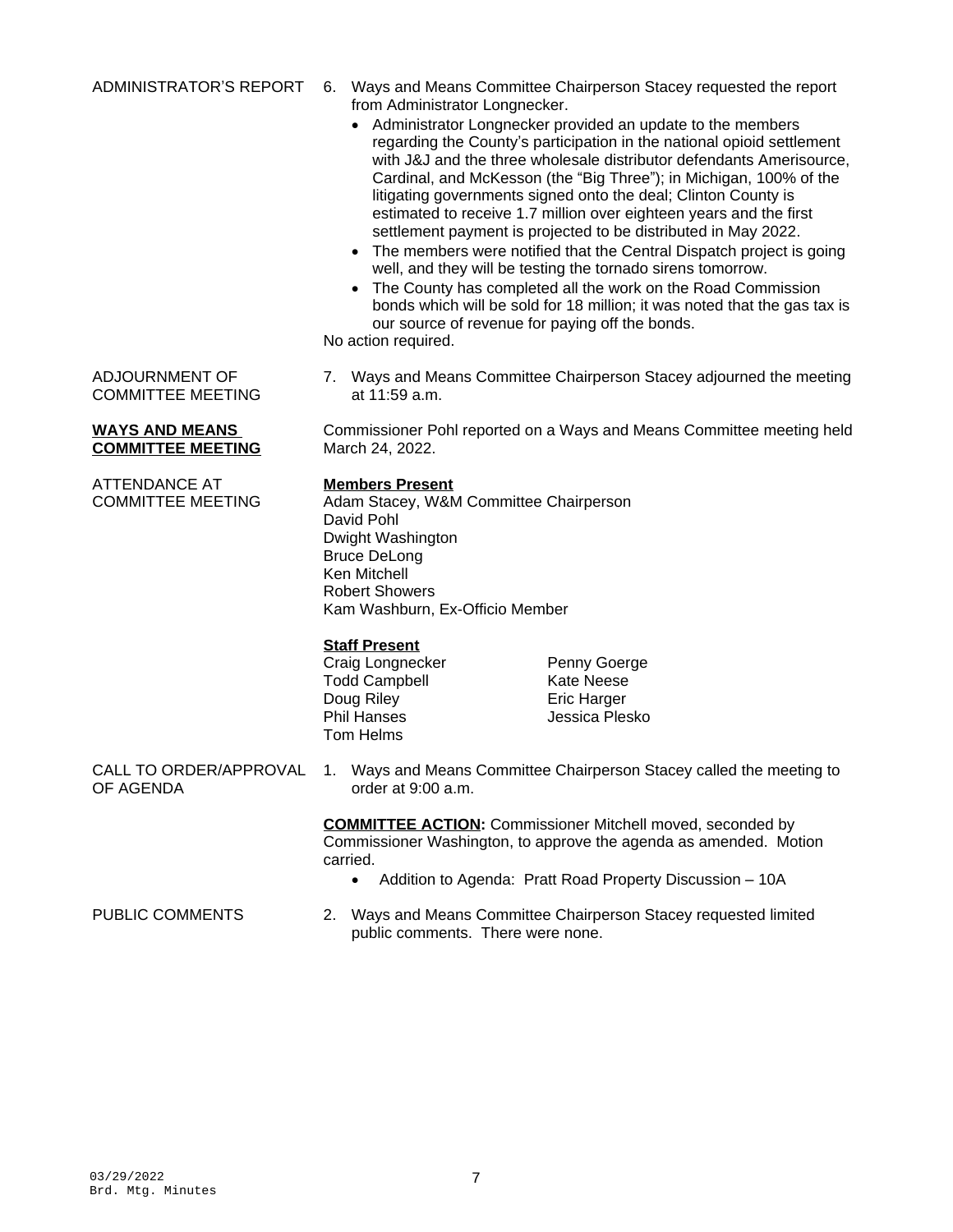3. Ways and Means Committee Chairperson Stacey introduced Administrator Longnecker to provide an update regarding the Clinton County Public Safety Radio Project.

- The transition to the MPSCS has gone smoothly, but the project is far from being over.
- The County is still meeting with Motorola as we complete the next phase of the project.
- The second drive and signal test will occur in the spring once we have full foliage.
- The projected completion date for the mobile installs is the first part of June (this includes the Clinton Transit radios).
- Tornado sirens have been tested twice now, and another test will be completed soon as they work through adding the sirens to the new VHF system.
- The decommissioning of the Harris equipment will begin in a few months.

No action required.

- 4. Ways and Means Chairperson Stacey introduced Phil Hanses, Drain Commissioner to discuss Clinton County's membership with the Greater Lansing Regional Committee (GLRC) on Phase II Nonpoint Source Pollution Prevention.
	- The GLRC is a regional cooperative of counties, municipalities, school districts, and other entities who work together to meet the requirements of their National Pollutant Discharge Elimination System (NPDES) permits, specific to Phase 2 storm water discharge.
	- Our current GLRC Memorandum of Agreement is set to expire April 30, 2022; the GLRC has drafted a revised Memorandum of Agreement that will continue the organization through the next NPDES permit cycle ending in 2027.
	- Members are required to pass a formal resolution that approves the GLRC Memorandum of Agreement, including authorizing payment of their annual dues, and appoints a county representative to the GLRC.

**COMMITTEE RECOMMENDATION:** Commissioner Pohl moved, seconded by Commissioner Washington, to **recommend** adoption of the Resolution approving the Greater Lansing Regional Committee for Stormwater Management Memorandum of Agreement revised December 2, 2021 and appointment of the representative to the Committee. Motion carried.

**BOARD ACTION:** Commissioner Pohl moved, seconded by Commissioner Washington to concur with the committee recommendation. Motion carried. (INSERT RESOLUTION)

**EQUALIZATION** CONTRACTS FOR PROFESSIONAL APPRAISAL AND ASSESSING SERVICES

- 5. Ways and Means Chairperson Stacey introduced Eric Harger, Equalization Director to discuss the annual contracts for professional appraisal/assessing services.
	- Director Harger provided a brief overview of the contractual services that are provided relative to our commercial/industrial and agricultural studies.

**COMMITTEE RECOMMENDATION:** Commissioner Pohl moved, seconded by Commissioner Showers, to **recommend** authorizing the Clinton County Contract with Equalization Appraisal Services in the amount of \$25,000 for the commercial/industrial studies in 2022 as described in the agreement. Motion carried.

**BOARD ACTION:** Commissioner Pohl moved, seconded by Commissioner DeLong to concur with the committee recommendation. Motion carried.

RESOLUTION 2022-4 AUTHORIZING GREATER LANSING COMMITTEE FOR STORM WATER MANAGEMENT MEMORANDUM OF AGREEMENT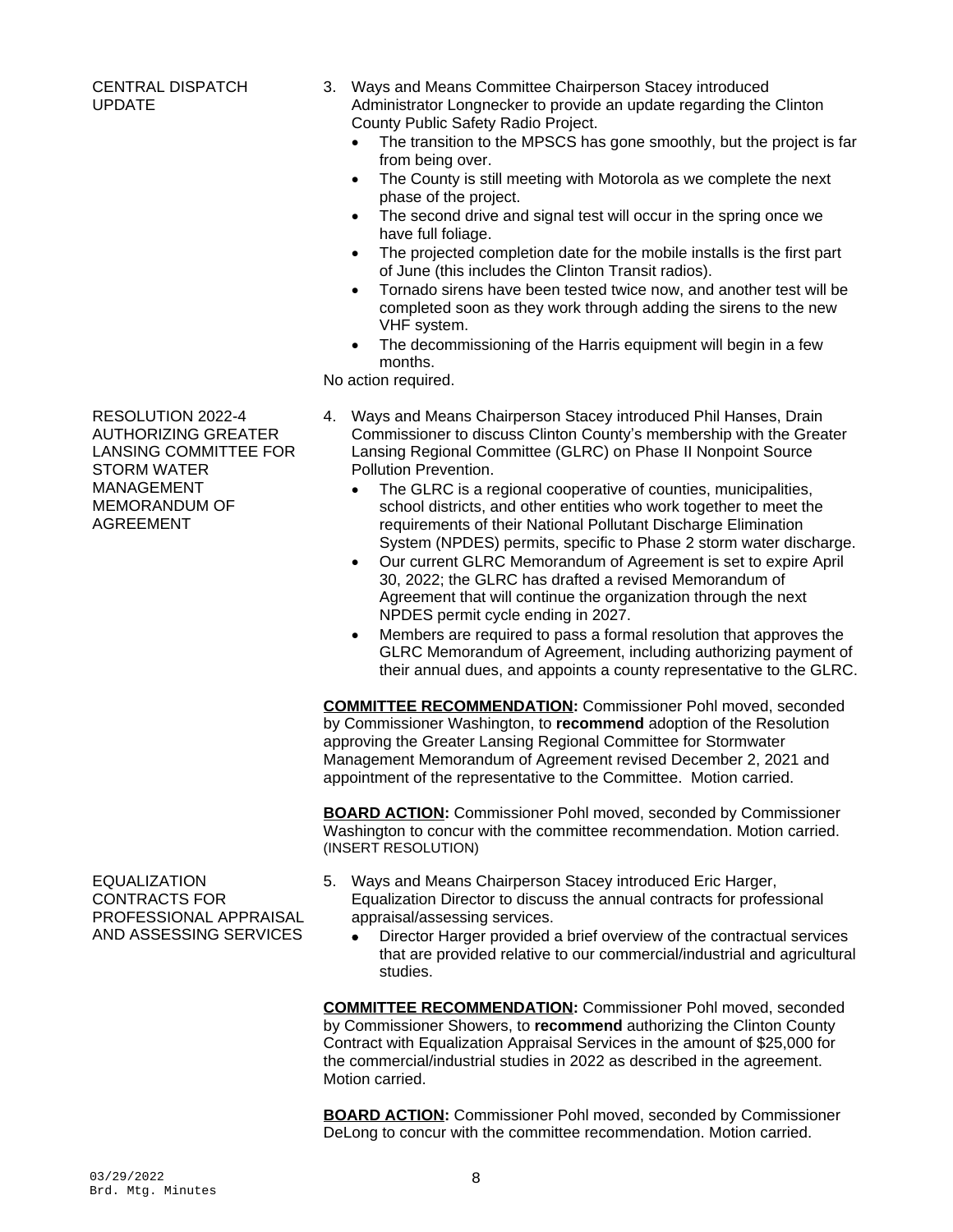**COMMITTEE RECOMMENDATION:** Commissioner Pohl moved, seconded by Commissioner Showers, to recommend authorizing the Clinton County Contract with Dr. Mark Holley, Complete Appraisal Service in the amount of \$20,020 for the agricultural studies in 2022 as described in the agreement. Motion carried.

**BOARD ACTION:** Commissioner Pohl moved, seconded by Commissioner DeLong to concur with the committee recommendation. Motion carried. Chairperson Washburn abstained from voting on this motion.

- 6. Ways and Means Chairperson Stacey introduced discussion regarding supplemental heating at Greenhaven.
	- The HVAC system at Greenhaven is unable to adequately heat the facility during the winter months resulting in unacceptable conditions for both residents and staff.
	- It has been determined that the addition of electric supplemental heat equipment is the best option to eliminate this issue.
	- If authorized, this equipment will be installed in the existing HVAC system ducts and will supplement the existing system when it is unable to maintain an acceptable temperature.
	- Discussion followed and Administration was asked to report back on what the cost would be to put in a new system instead.

**COMMITTEE RECOMMENDATION:** Commissioner Pohl moved, seconded by Commissioner Showers, to **recommend** approval of \$21,500 for supplemental heating at Greenhaven. Motion carried.

**BOARD ACTION:** Commissioner Pohl moved, seconded by Commissioner Washington to concur with the committee recommendation. Discussion followed with Deputy Administrator Campbell providing additional details to the members on the costs for a new heating system. Voting on the motion by roll call vote, those voting aye were Washington, Showers, Pohl, DeLong and Washburn. Five ayes, zero nays, two absent. Motion carried.

- 7. Emergency Management Homeland Security Grant:
- A. Ways and Means Committee Chairperson Stacey introduced Tom Helms, Emergency Management Director, to discuss the Homeland Security Grant.
	- This proposed agreement allows Clinton County to be a sub-recipient of the 2021 Homeland Security Grant Program; this federal grant is passed through the State and then to the Region 1 Homeland Security Planning Board.
	- Ingham County is currently the fiduciary agent for this grant.
	- The agreement outlines some of the conditions that the County must adhere to, in order to be reimbursed; Clinton County has participated in this program since 2004.

**COMMITTEE RECOMMENDATION:** Commissioner Mitchell moved, seconded by Commissioner Pohl, to **recommend** approving the FY 2021 HSGP Region 1 Board Sub-Recipient Agreement authorizing Ingham County to serve as the fiduciary for the region. Motion carried.

**BOARD ACTION:** Commissioner Pohl moved, seconded by Commissioner Washington to concur with the committee recommendation. Discussion followed. Motion carried.

**EMERGENCY** 

SECURITY GRANT

MANAGEMENT HOMELAND

FIDUCIARY AGREEMENT WITH INGHAM COUNTY

FACILITY AND FLEET **SERVICES** HVAC IMPROVEMENT AT GREENHAVEN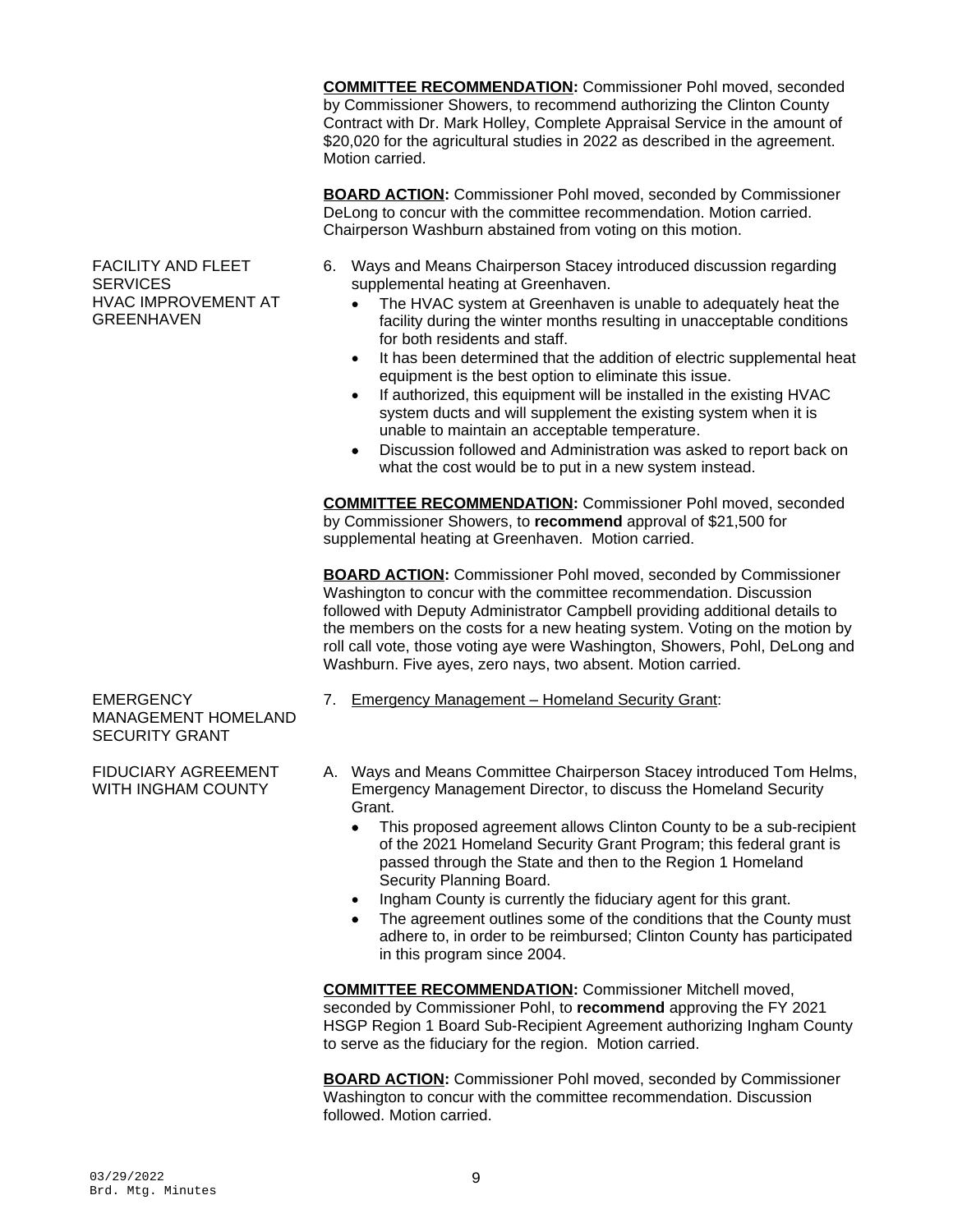HOMELAND SECURITY GRANT FY 2021 PRE-FUNDING REQUEST

- B. Ways and Means Committee Chairperson Stacey introduced Tom Helms, Emergency Management Director, to discuss pre-funding Clinton County's allocation of the 2021 Homeland Security Grant Program (HSGP) funds.
	- Mr. Helms is asking for pre-funding of Clinton County's local share of the FY 2021 Region 1 Homeland Security Grant in the amount of \$61,328.23.
	- The members were provided with an outline of the proposed expenditures of the 2021 grant funds.
	- Grant funds must be used on projects that align with current state homeland security investment strategies, guidance and local threat and risk assessments.
	- A portion of these funds must also be used for law enforcement terrorism prevention activities and five National Priorities as identified by the Department of Homeland Security.

**COMMITTEE RECOMMENDATION:** Commissioner Mitchell moved, seconded by Commissioner Washington, to **recommend** approving the prefunding of Clinton County's local share of the FY 2021 Homeland Security Grant (HSGP) funds in the amount of \$61,328.23. Motion carried.

**BOARD ACTION:** Commissioner Pohl moved, seconded by Commissioner Showers to concur with the committee recommendation. Motion carried.

- 8. Ways and Means Committee Chairperson Stacey introduced discussion regarding a property use agreement with Granger for the 2022 Free for Fall Event.
	- The Department of Waste Management (DWM) is seeking approval to enter a property use agreement with Granger to conduct the 2022 Free for Fall event at their location.
	- This agreement stipulates the obligations of both the site host and the County, offers indemnification to both parties, and clarifies liability to the County,

**COMMITTEE RECOMMENDATION:** Commissioner Showers moved, seconded by Commissioner DeLong, to **recommend** approval of the property use agreement with Granger for the 2022 Free for Fall Event. Motion carried.

**BOARD ACTION:** Commissioner Pohl moved, seconded by Commissioner Washington to concur with the committee recommendation. Motion carried.

9. Ways and Means Committee Chairperson Stacey introduced discussion regarding the Clinton County Economic Alliance (dba Clinton County Catalyst) annual agreement for services.

**COMMITTEE RECOMMENDATION:** Commissioner Pohl moved, seconded by Commissioner Showers, to **recommend** authorizing a one- year agreement for services with the Clinton County Economic Alliance (dba Clinton County Catalyst) for \$5,000. Motion carried.

**BOARD ACTION:** Commissioner Pohl moved, seconded by Commissioner Washington to concur with the committee recommendation. Motion carried.

WASTE MANAGEMENT PROPERTY USE AGREEMENT WITH GRANGER FOR CLEAN COMMUNITY EVENT

CLINTON COUNTY ECONOMIC ALLIANCE DOING BUSINESS AS CLINTON COUNTY CATALYST ANNUAL AGREEMENT FOR **SERVICES**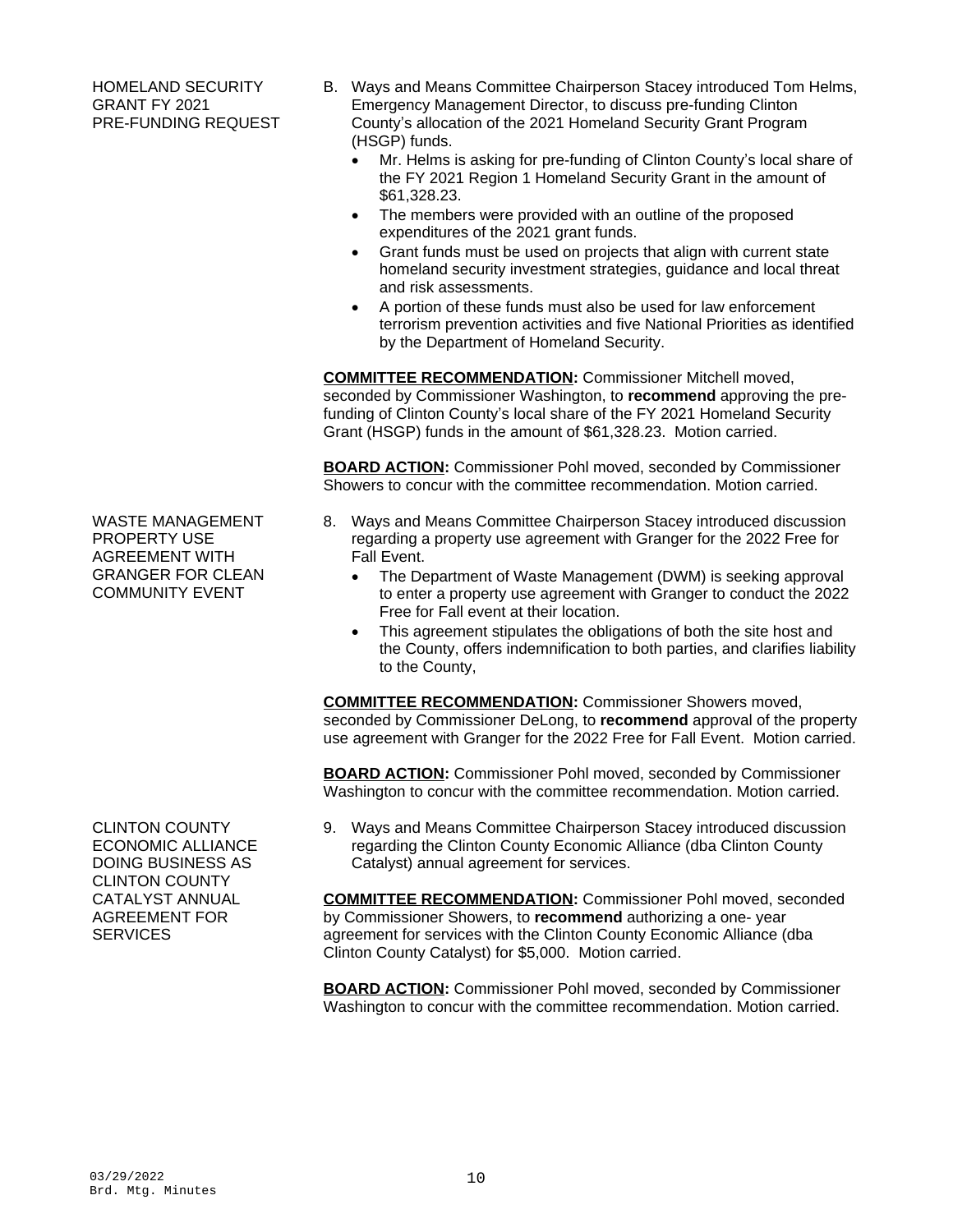- 10. Ways and Means Committee Chairperson Stacey introduced discussion regarding the ARPA Contract amendment with Guidehouse.
	- The contract with Guidehouse for consulting services is estimated to cost \$150,000 per year; the contract started in August of 2021 with just over \$70,000 spent through December of 2021.
	- The members were presented with an amendment to the Statement of Work; the amendment simply increases the not-to-exceed amount from \$150,000 to \$300,000.
	- The time the consultant puts into the project can be scaled up or down depending on the level of effort required; this will be a multiyear effort.

**COMMITTEE RECOMMENDATION:** Commissioner DeLong moved, seconded by Commissioner Mitchell, to **recommend** approval of Amendment 1 to the Guidehouse Statement of Work. Motion carried.

**BOARD ACTION:** Commissioner Pohl moved, seconded by Commissioner DeLong to concur with the committee recommendation. It was noted that the consultant fees are being paid from ARPA funds and is certainly paying off. Motion carried.

- 10A. Ways and Means Committee Chairperson Stacey introduced Todd Campbell, Deputy Administrator to discuss the Pratt Road Property.
	- Per the direction from the Board of Commissioners, the Administrative staff is developing a buy/sell agreement for the property located at 7575 Pratt Road for a future County park.
	- Discussion has taken place with the property owner regarding the possibility of completing some phase I improvements to the property as part of the buy/sell agreement.
	- The three proposed property improvements include an all-season parking lot, development of a beach, and constructing an emergency access path around the lake.
	- The owner is willing to construct the minimum improvements needed to be able to provide limited access to park users; this will be done for a fee, to be negotiated, separate from the sales price of the property.
	- Administration is proposing the County contract with an engineering firm to develop plans that would be used to construct the phase I improvements.
	- The Spicer Group is the engineering firm that designed and provided project over-site for the Clinton Lakes Park improvements, and they did a very solid job for the County at Clinton Lakes Park.
	- The Spicer Groups' proposal includes the necessary scope items to construct the three proposed improvements: 1. Survey work – property lines, topography, and water depth, 2. Conceptual design, 3. Preliminary design, 4. Final design and 5. Construction management.

**COMMITTEE RECOMMENDATION:** Commissioner DeLong moved, seconded by Commissioner Pohl, to **recommend** approving the Spicer Group's proposal as presented at a cost not to exceed \$21,000. Motion carried.

**BOARD ACTION:** Commissioner Pohl moved, seconded by Commissioner Washington to concur with the committee recommendation. Motion carried.

PRATT ROAD PROPERTY PLANS, SURVEY WORK, DESIGN AND **CONSTRUCTION** MANAGEMENT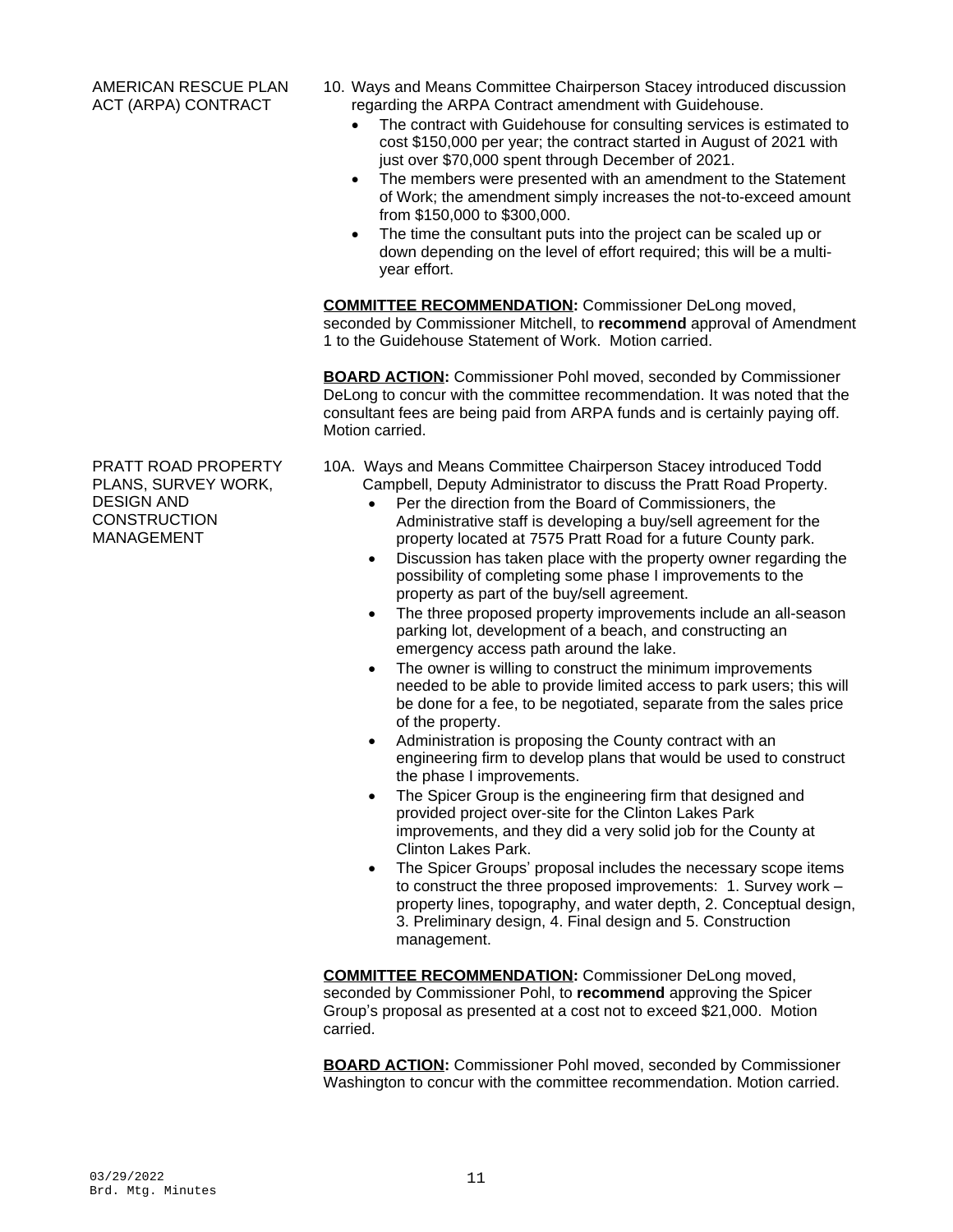2023 BUDGET CALENDAR 11. Ways and Means Committee Chairperson Stacey introduced discussion regarding the 2023 Budget Calendar.

> **COMMITTEE RECOMMENDATION:** Commissioner DeLong moved, seconded by Commissioner Pohl, to **recommend** the adoption of the 2023 Budget Calendar. Motion carried.

> **BOARD ACTION:** Commissioner Pohl moved, seconded by Commissioner DeLong to concur with the committee recommendation. Motion carried.

- PLANNING UPDATE 12. Ways and Means Committee Chairperson Stacey introduced Doug Riley, Community Development Director and Jessica Plesko, Planning/Permit Technician to provide a planning update.
	- PC-02-22 SLU Application for a Special Land Use Permit (Amendment); Planning Commission recommends approval.
		- Discussion followed and the members expressed their concerns regarding disruptions to the community; it is suggested the applicant attend the BOC meeting to plead their case.
	- PC-05-22 MA Petition for a change of zone/map amendment; Planning Commission recommends approval.
	- PC-06-22 MA Petition for a change of zone/map amendment; Planning Commission recommends approval.
	- PC-09-22 SLU Application for a Special Land Use Permit; Planning Commission recommends approval.
	- Draft Comprehensive Plan (Update) Planning Commission moved to forward the Draft Comprehensive Plan (Update) to the Board of County Commissioners with a recommendation to authorize its distribution and the beginning of the required 63-day review period.
		- Jessica Plesko, Planning/Permit Technician was commended for her involvement with the comprehensive plan update.

**COMMITTEE RECOMMENDATION:** Commissioner DeLong moved, seconded by Commissioner Showers, to **recommend** authorizing the public distribution of the draft Comprehensive Plan (Update) to begin the required 63-day review period prior to considering formal adoption of the plan. Motion carried. (See page 4 of minutes for Board Action)

13. Ways and Means Committee Chairperson Stacey introduced discussion regarding the April 2022 Open Meetings and Events Calendar.

**COMMITTEE RECOMMENDATION:** Commissioner DeLong moved, seconded by Commissioner Pohl, to **recommend** approval of the April 2022 Open Meetings and Events Calendar as presented. Motion carried.

**BOARD ACTION:** Commissioner Pohl moved, seconded by Commissioner DeLong to concur with the committee recommendation. Motion carried.

14. Ways and Means Committee Chairperson Stacey introduced discussion regarding the Accounts Payable Invoices Paid.

**COMMITTEE ACTION:** Commissioner Mitchell moved, seconded by Commissioner DeLong, to approve the invoices paid from February 5 through March 4, 2022, in the amount of \$830,005.58. Motion carried.

COMMISSIONERS' **COMMENTS** 

APRIL MEETING AND EVENTS CALENDAR

ACCOUNTS PAYABLE

INVOICE PAID

15. Ways and Means Committee Chairperson Stacey requested Commissioners' comments. There were no comments.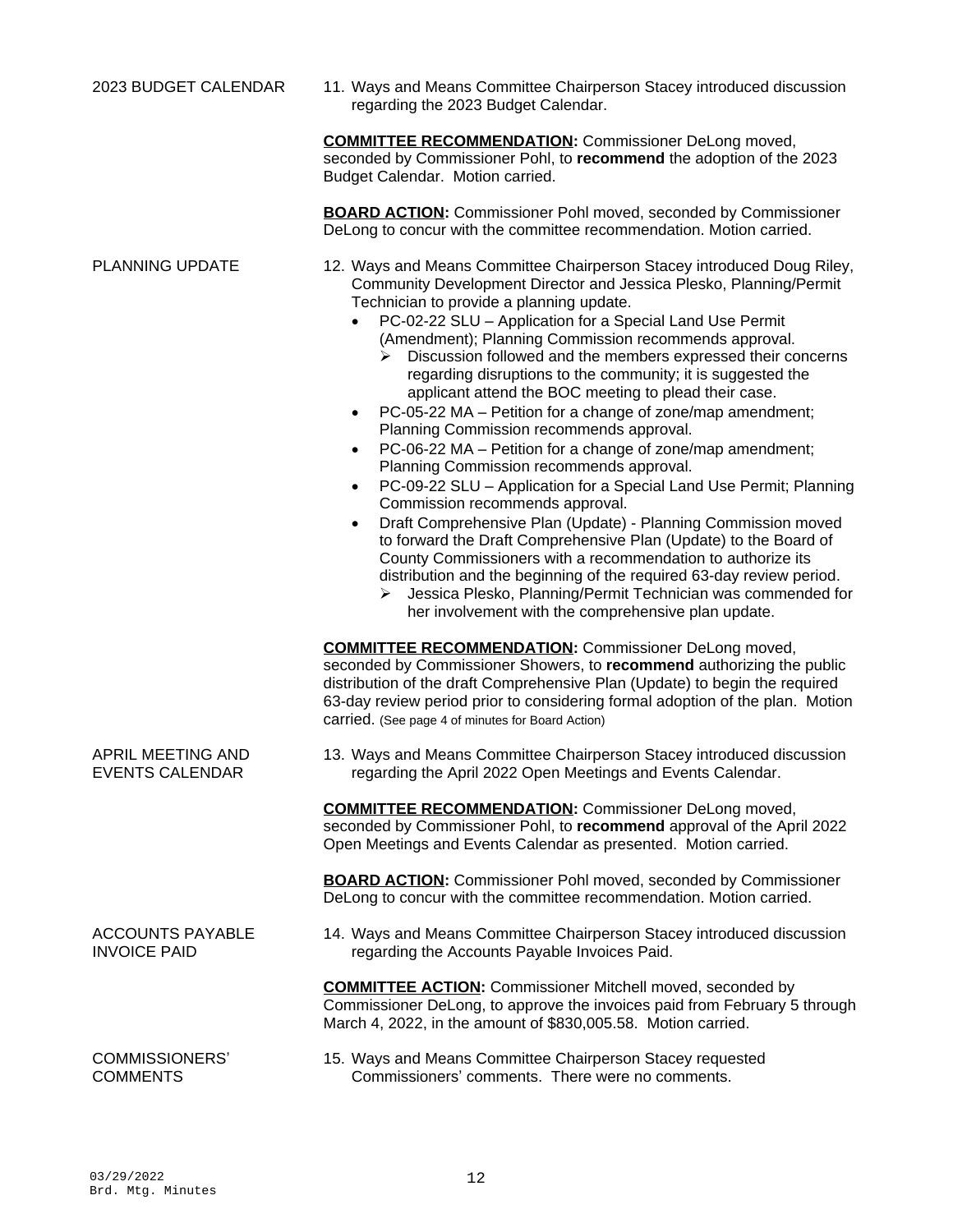ADJOURNMENT OF COMMITTEE MEETING

**HUMAN RESOURCES COMMITTEE MEETING**

ATTENDANCE AT COMMITTEE MEETING

- ADMINISTRATOR'S REPORT 16. Ways and Means Committee Chairperson Stacey requested the report from Administrator Longnecker.
	- Administrator Longnecker provided an update on the Road Commission bonds that were sold on Tuesday; it was noted that the County received an AA+ rating from Standard and Poor's and a solid bid was received from Raymond James & Associates, Inc. with a true interest cost of 2.89%.
	- 17. Ways and Means Committee Chairperson Stacey adjourned the meeting at 10:37 a.m.

Commissioner Pohl, Chairperson of the Human Resources Committee reported on a meeting held March 24, 2022.

**Members Present: Staff Present** David Pohl, HR Committee Chairperson Dwight Washington **Todd Campbell** Bruce DeLong **Penny Goerge** Penny Goerge Adam Stacey Robert Showers Ken Mitchell Kam Washburn, Ex-Officio Member

CALL TO ORDER/ APPROVE OF AGENDA

HEALTH INSURANCE RENEWAL UPDATE

1. Human Resources Committee Chairperson Pohl called the meeting to order at 10:37 a.m.

**COMMITTEE ACTION:** Commissioner DeLong moved, seconded by Commissioner Mitchell, to approve the agenda. Motion carried.

- PUBLIC COMMENTS 2. Human Resources Committee Chairperson Pohl requested limited public comments. There were none.
	- 3. Human Resources Committee Chairperson Pohl introduced County Administrator Longnecker to provide an update regarding the health insurance renewal.
		- Administrator Longnecker informed the members that the Health Alliance has reviewed the health insurance renewal proposals and narrowed them down to two options:
			- 1. Option 1 Stay with McLaren and carve out RX (self-funded through ARORX)
			- 2. Option 2 Insight Self-Funded Plan and carve out RX (selffunded through ARORX)
		- Administrator Longnecker explained that the Alliance is still waiting on McLaren to release medical only rates under Option 1, but if it works out the way the Alliance has designed, the County will stay under 3%, there will be no change to employee cost sharing, and benefit levels will remain the same.

**COMMITTEE RECOMMENDATION:** Commissioner Showers moved, seconded by Commissioner DeLong, to **recommend** authorizing Administrator Longnecker to move forward within the parameters of Option 1 as outlined, pending review from the Health Alliance. Motion carried.

**BOARD ACTION:** Commissioner Pohl moved, seconded by Commissioner DeLong to concur with the committee recommendation. Deputy Administrator Campbell noted that discussions are continuing with McLaren on a proposal with other alternatives being considered if things don't materialize with McLaren. Motion carried.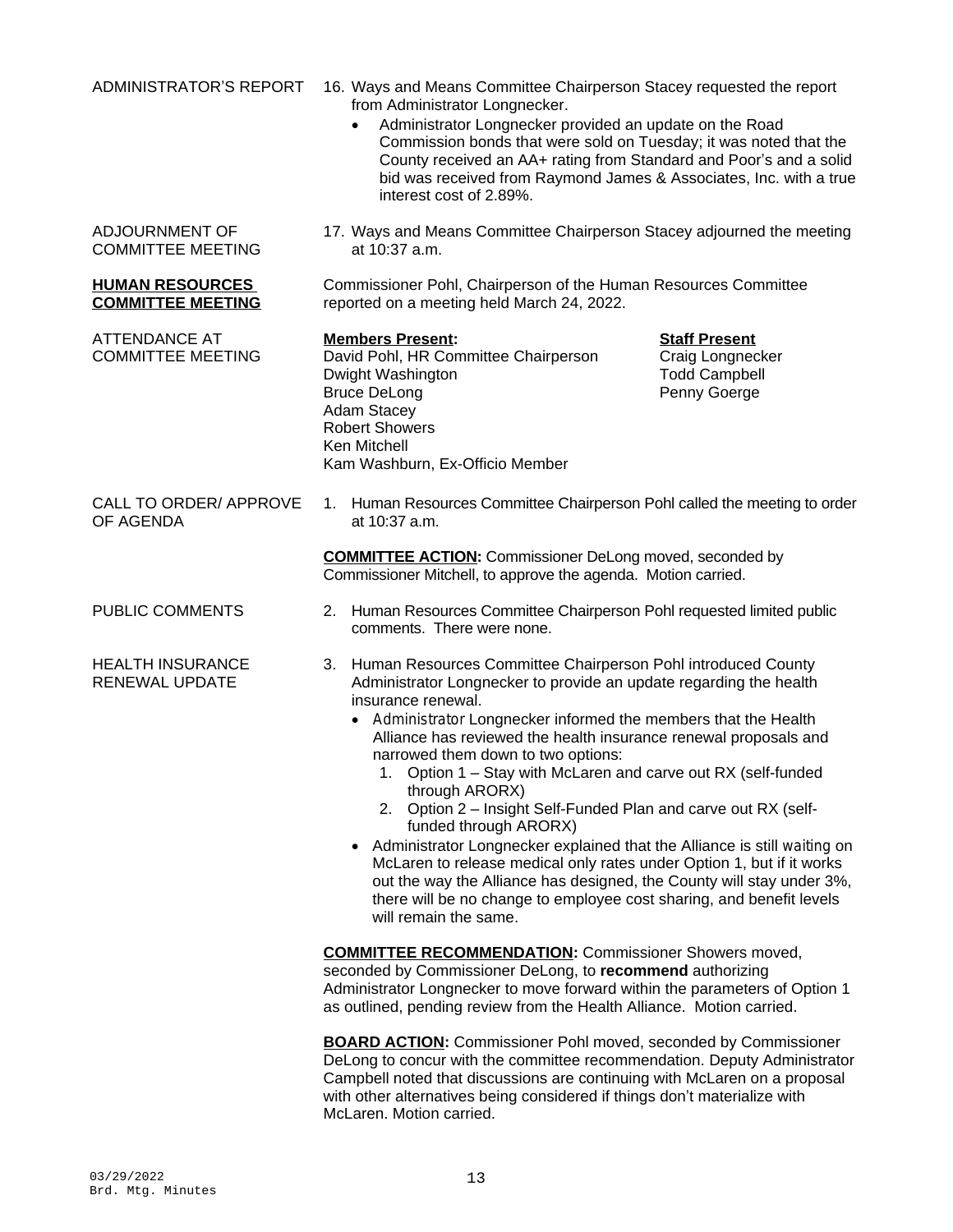## **COMMISSIONER COMPENSATION**

- 4. Human Resources Committee Chairperson Pohl to discuss Commissioner Compensation and per diem rates.
	- The members discussed commissioner compensation and it was noted that any change in the rate of compensation for commissioners may take effect only with the beginning of a new term.
	- Human Resources Chairperson Pohl provided a salary survey to the members and recommends increasing commissioner compensation by \$750 effective January 1, 2023.

**COMMITTEE RECOMMENDATION:** Commissioner Showers moved, seconded by Commissioner Mitchell, to **recommend** the establishment of the following Board of Commissioners' salaries effective January 1, 2023:

| <b>Board Chair</b>  | \$13,250 |
|---------------------|----------|
| Vice Chair          | \$12,250 |
| <b>Board Member</b> | \$11,250 |
|                     |          |

Motion carried. Commissioner DeLong voted no.

**BOARD ACTION:** Commissioner Pohl moved, seconded by Commissioner Showers to concur with the committee recommendation. Motion carried. Commissioner DeLong voted no.

 Discussion took place regarding per diem rates; HR Chairperson Pohl recommends the per diem rate be increased from \$70 to \$75 per business meeting period, effective January 1, 2023.

**COMMITTEE RECOMMENDATION:** Commissioner Showers moved, seconded by Commissioner Mitchell, to **recommend** increasing the per diem rate from \$70 to \$75 per business meeting period, effective January 1, 2023. Motion carried.

 The members discussed the Road Commissioners' salaries and their strong contributions to the County.

**BOARD ACTION:** Commissioner Pohl moved, seconded by Commissioner Washington to concur with the committee recommendation, noting that this increase applies to all committees and boards of the county. Commissioner Showers outlined his reasons for supporting the increase in the Commissioner salaries, noting Clinton County is financially in good standing with no debt in comparison to neighboring entities who have significant debt, pension and OPEB liabilities. Motion carried. Commissioner DeLong voted no.

**COMMITTEE RECOMMENDATION:** Commissioner Showers moved, seconded by Commissioner Mitchell, to **recommend** increasing the salary rate of each Road Commissioner to \$8,000 annually, effective January 1, 2023. Motion carried. Commissioner Stacey voted no.

**BOARD ACTION:** Commissioner Pohl moved, seconded by Commissioner Showers to concur with the committee recommendation. Commissioner Showers noted that the pension and OPEB liability of the Road Commission has been significantly reduced in the last 10 years, while at the same time maintaining and improving the county roads, this due to the good financial management and the work of the Board of Road Commissioners. Motion carried.